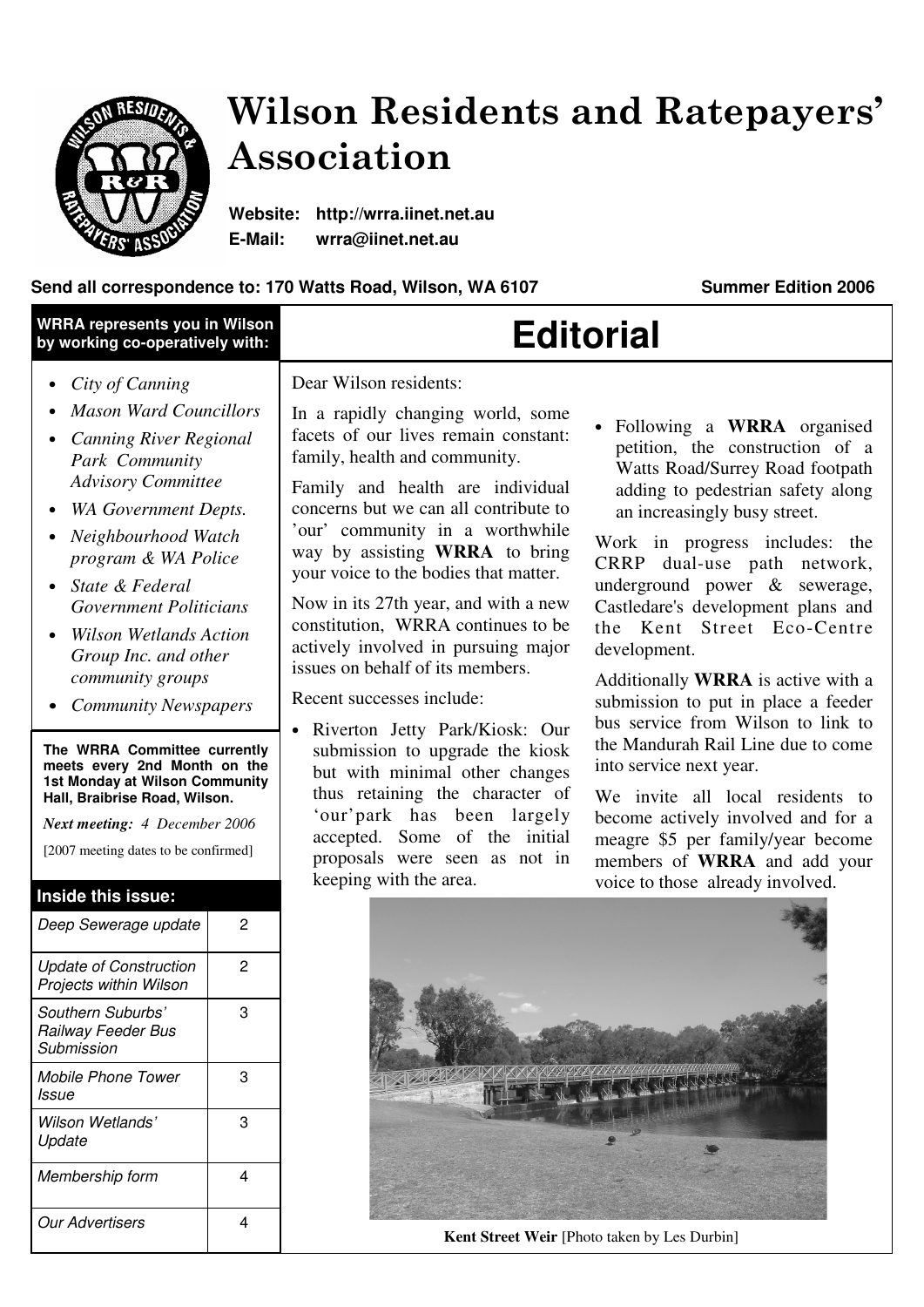## **DEEP SEWERAGE UPDATE** By David Robertson

*After years of delays, it now appears construction of the Underground Sewerage network within the northwestern corner of Wilson will commence next year.* 

David Robertson (one of our new committee members) reports:

At our AGM in July, we were led to believe that the completion of underground sewerage in North West Wilson was not imminent.

However, whilst the City officials were present, **WRRA** asked if anything could be done to better define the schedule or even bring the works forward.

As a result, in a recent letter from Water Corp. the works are scheduled to be constructed during the 2007/2008 financial year. In a letter circulated to affected households the Water Corporation states that the area is now unsuitable for long term onsite disposal of septic tank effluent and the sewerage scheme is necessary to provide community and environmental safeguards.

As with other areas, the cost of the domestic sewer connection is to be borne by the household within 5 years of the works and sewerage rates will then be paid with concessional rates available. Households will have been fully informed by now and objections closed October 13th.

*Note from President:* 

*This is great news for WRRA members in the area, as this is something we've been lobbying for over many years.*

## **CONSTRUCTION UPDATE** By Lester Durbin

*A number of amenity construction projects are currently underway, notably:* 

#### **Watts Road/Surrey Road Footpath:**

Construction began in Surrey Road during the last week in October.

*Note: WRRA fought long and hard for this path so as tempting as it may be, can we ask that vehicles are not parked on it as it is provided for the safety and convenience of pedestrians and cyclists.* 

#### **Kent Street Weir:**

Temporary bridge decking for public access is to be installed early in 2007 to last 2 years being the time estimated for the interested parties of the Water Dept., Swan River Trust and the City to take the major decision as to what to do about the weir structure. The weir is showing signs of defects and although safe and stable must in the long term be dealt with.

#### **Kent Street Riverbank Stabilisation:**

The tender prices were too high for the whole project to be constructed as planned but the block walling as an initial stage is hoped to be erected during the summer.

#### **Kent Street Railway Station:**

As an added feature of the Castledare Railway, a new station is to be constructed at Kent Street.

Work is planned to start in February 2007 funded by LotteryWest, City of Canning and Castledare Railway Society following clearance by the Aboriginal Heritage Trust. Construction is to be by TAFE student labour forming part of a college course. We wish them every success in this innovative approach.

### **Riverton Jetty Park and Kiosk:**

Still at the detail design stage.

As reported in the last newsletter, **WRRA** submitted a detailed submission outlining our members' concerns regarding many aspects of the preliminary design proposal.

We hope to meet with City officials shortly to review the detailed design to ensure these issues have been addressed.

### **Kent Street Eco-Centre and Cafeteria:**

Presently at the detail design stage to which **WRRA** has made some input and continues to do so.

**We'll keep members updated on progress of these projects.**